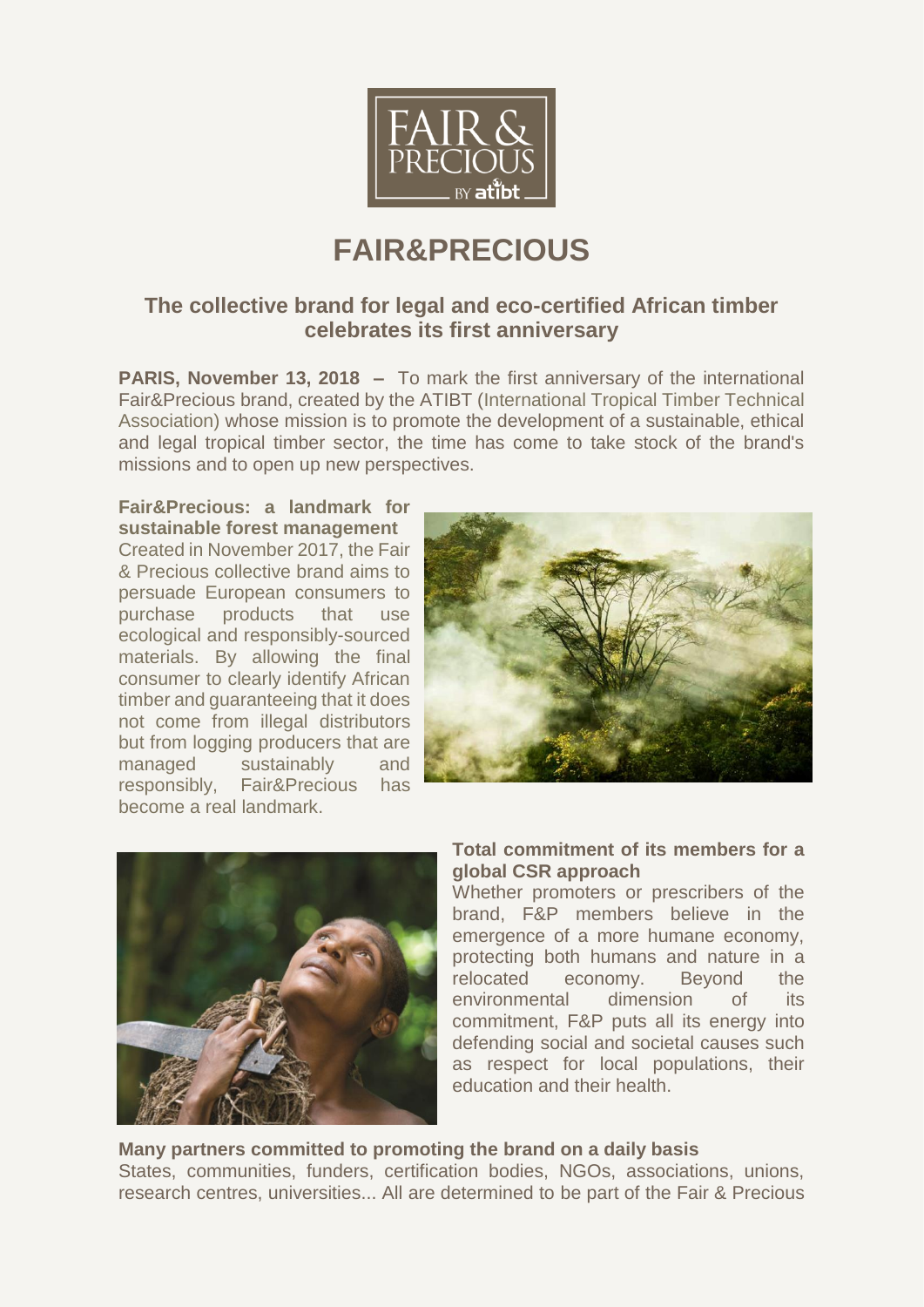community and share its values to promote the Fair&Precious brand and best practices in forest management.

# **Open collaboration with several prestigious certification labels**

In order for a forest concession holder to benefit from the Fair&Precious brand, they must both be a member of ATIBT and use a control procedure approved by the ATIBT Board of Directors, such as FSC or PEFC sustainable forest management certification. These labels are controlled by certification bodies such as Bureau Veritas and are there to guarantee the application of strict rules to ensure the traceability of the material from the forest to the finished product.

#### **The symbolic brand of collective awareness and behavioural change**

The initiative has not gone unnoticed and the first collaborations were not long in coming. The SNCF group for example, has chosen for its sleepers ecological tropical wood, a material highly appreciated for its natural resistance which does not require any chemical treatment. Or the Republic of Congo and Gabon, whose aim is to gradually impose certification on all forest concession holders.



# **Forest certification, an essential issue for the planet**

In 2016, only 30%\* of the products made in the European Union with tropical wood were certified as being produced in a sustainable way. If the Netherlands (63% in 2016), the United Kingdom (49%), Germany (20%), France (12%), Belgium (12%), Italy (5%) and Spain (4%) committed to a 100% Fair&Precious target, this would represent 85.6% of all EU purchases and especially 5.3 million additional protected hectares.

**Benoit Jobbé Duval, Director of ATIBT** "We are very proud to have brought together so many prestigious partners around our project, all of whom are fighting the same battle, to guarantee the future of tropical forests, to participate in their sustainable management and above all to make citizens aware of their missions and their importance."

# **Fair&Precious' 10 commitments through its manifesto**

- Manage and protect forests to combat climate change
- Preserve forest resources by harvesting less than naturally grows
- Develop knowledge on biodiversity to facilitate the restocking of species
- Ensure the maintenance of the wildlife's living space
- Implement programmes to combat environmental crime against fauna and flora
- Contribute to the well-being of populations by facilitating their access to education, health care and housing
- Stimulate the economies of producing countries by enhancing the value of forests and promoting local wood processing
- Set up training courses in forestry and woodworking professions